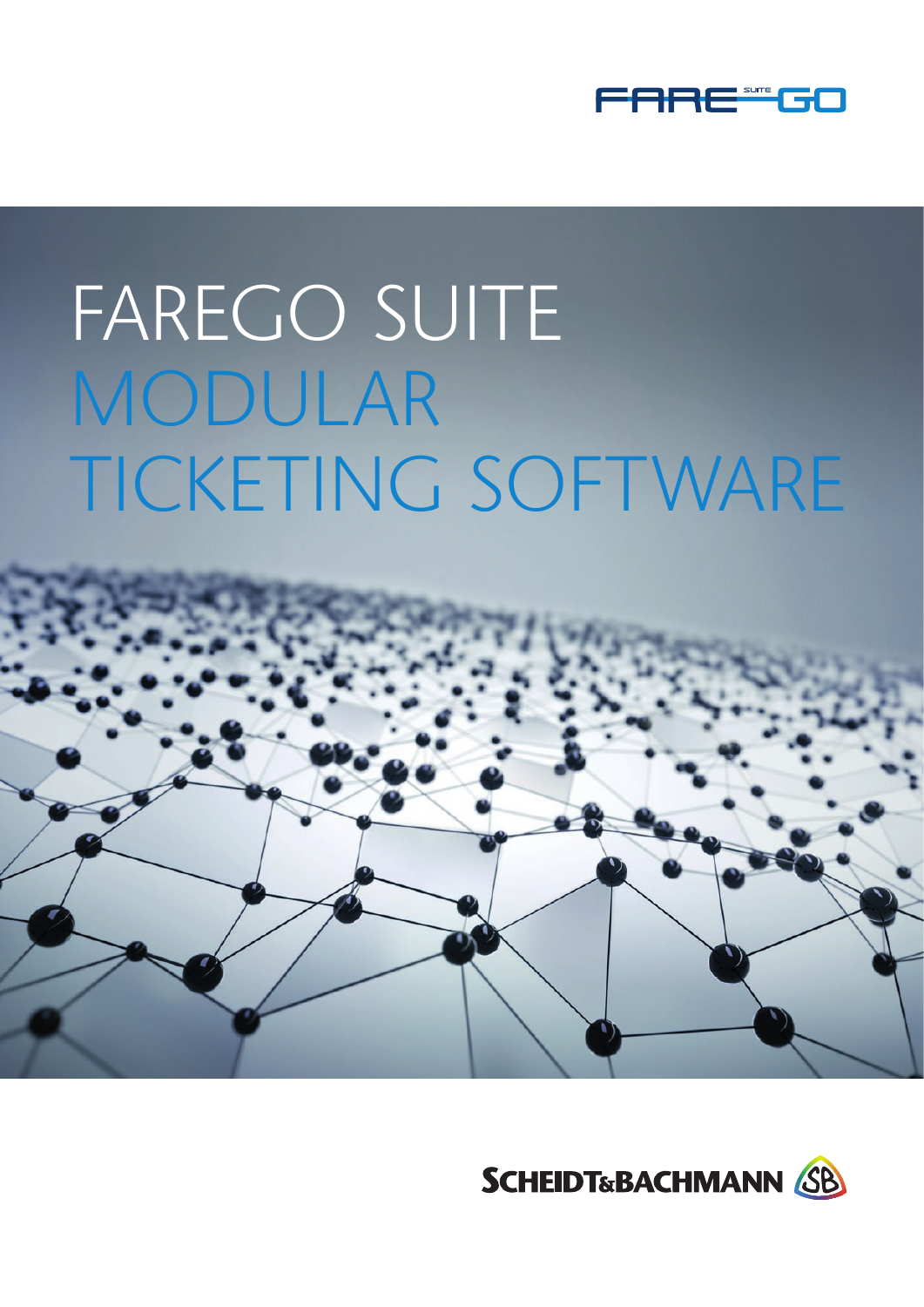

## / FareGo Suite MODULAR TICKETING SOFTWARE

FareGo Suite is the new cloud-based ticketing software from Scheidt & Bachmann and centrepiece of our intelligent account-based ticketing (ABT) systems.

The modular software is a flexible business-solution that meets all of your current and future ticketing demands. FareGo Suite covers the entire functionality of classical back-office systems like administration of your ticketing devices. These basic functionalities are already far more effective and user-friendly compared to previous generation systems due to the utilisation of account-based technology. The highlight of FareGo Suite is the scope of available features you have at hand to make innovative mobility concepts a reality.

Automated best-price calculation, business intelligence or customer relationship management are just a few examples of FareGo Suite's innovative functionalities. All these functionalities are realised through integrated modules. Thus, all data can be interlinked system-wide for the creation of a customer-friendly and individually tailored ticketing portfolio.

Best of all: you are able to adapt your ticketing to changing demands in real time – elaborate tariff changes with long lead time and high planning effort are a thing of the past due to the flexible account-based architecture of FareGo Suite. This applies to every measure inside the system, from report generation to comprehensive data archiving.

We offer FareGo Suite as local installation or as hosted IT service.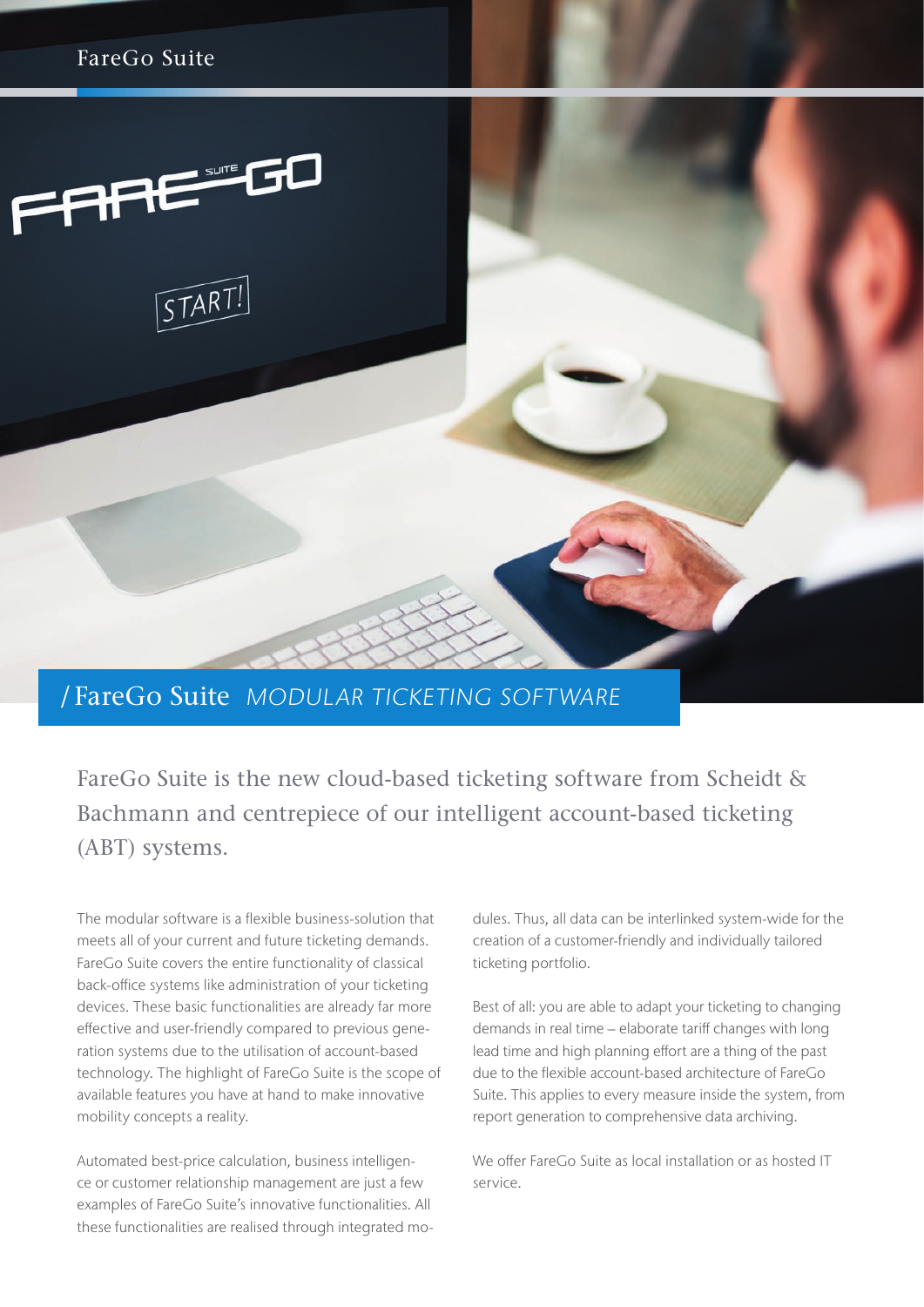

## FAREGO SUITE PRODUCT PORTFOLIO

A FareGo Suite system is composed of various individual product modules which have been specially developed for execution of particular key functions. You are able to merge those products into your custom-tailored FareGo Suite system, which meets your unique agency requirements. Due to the consistent modularity and scalability you are always able to adapt your system to changing framework conditions, e.g. by adding additional products. FareGo Suite is categorised into the product lines Center, Access and Connect.

## / CENTER

FareGo Suite Center products provide core functionalities of account-based ticketing systems.

#### Account.Center

Account and media management, tap and product history.

#### Asset.Center

Device management: handles configuration, access management and monitoring of device fleet (successor of FareGo Data CS).

#### Clearing.Center

Clearing house, end-of-day-processing, revenue allocation.

#### Customer.Center

Customer relationship management, loyalty schemes.

#### Mobility.Center

Travel planning and and passenger information.

#### Payment.Center

Infrastructure for cashless payments: scalable from PIN pad support software to authorisation server with P2PE, PA-DSS certification and payment gateway services.

#### Reporting.Center

Business intelligence and datawarehouse systems for creation of detailed evaluation as well as comprehensive reports and statistics.

#### Supply.Center

Media management, supplier and retail channels.

#### Tariff.Center

Tariff, products, journey construction, tap processing. Central production of barcodes for issued products.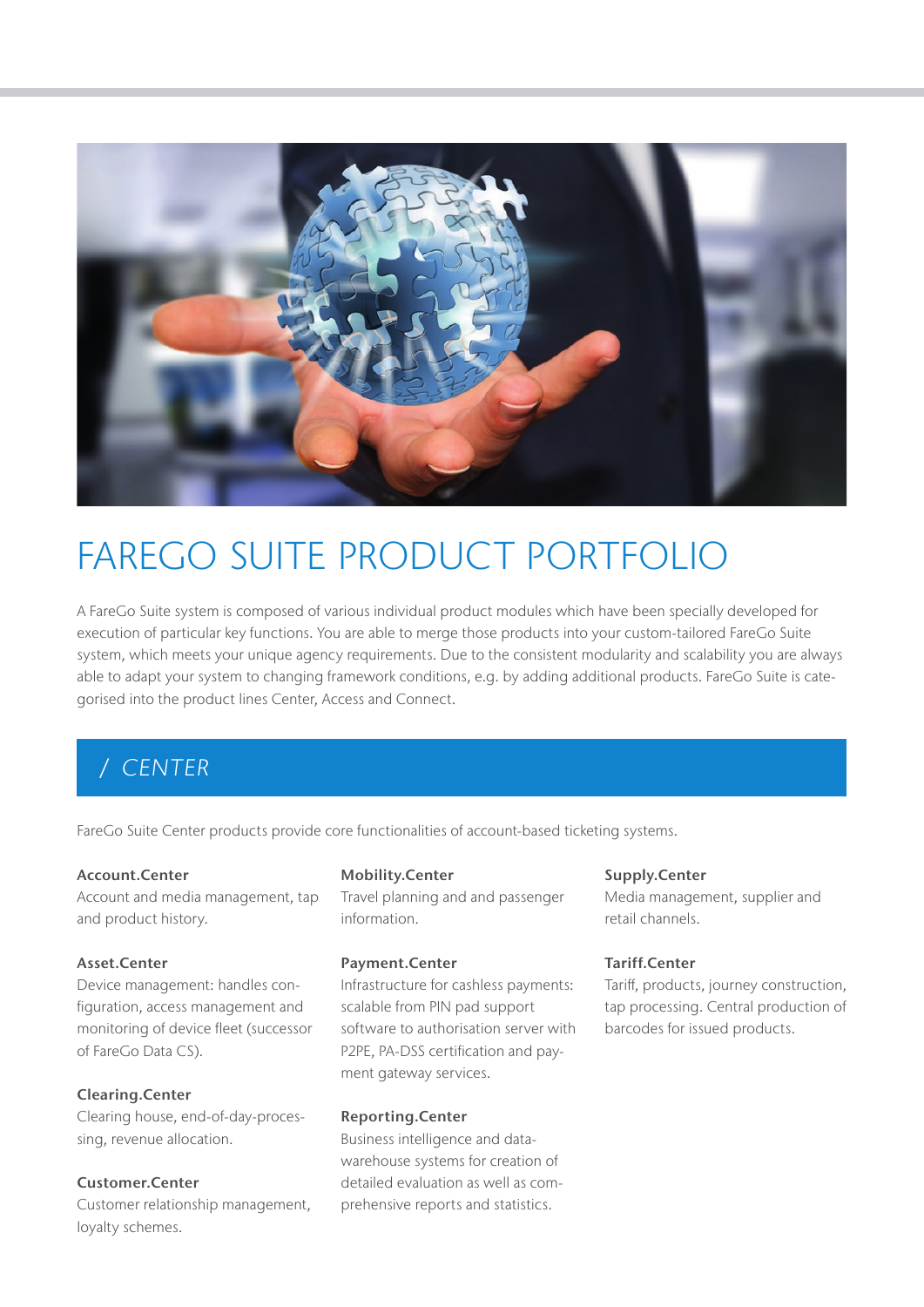

## / ACCESS

FareGo Suite Access products enable the utilisation of various ticket media and processing of specific ticketing standards.

#### SBCard.Access

Use Scheidt & Bachmann smart cards to travel.

ITSO.Access Use ITSO smart cards to travel.

KA.Access Use VDV-KA smart cards to travel.

Calypso.Access Use Calypso smart cards to travel.

UID.Access Use any Mifare smart card to travel based on its generic UID.

#### EMV.Access

Use any contactless EMV card to travel in closed or open loop approach.

#### App.Access

Use the FareGo App to travel based on dynamic barcodes or the NFC functionality of the smartphone.

#### BiBo.Access

Use the FareGo App to travel based on Be-In/Be-Out detection the app performs towards BLE beacons.

#### Paper.Access

Use machine readable paper tickets to travel and let FareGo Suite take care to make the travel on paper tickets secure.

#### Barcode.Access

Use barcodes sold on paper tickets or used in a self-print model to travel and let FareGo Suite take care to make the travel on barcodes secure.

#### MagStripe.Access

Use magstripe cards to travel.

For all supported identification media FareGo Suite takes care of validation and inspection of the media whilst traveling. All sales channels like TVM, POS, web portal and the FareGo App allow to purchase products and to manage e-purse balances of the related accounts. The risk engine and list engine of FareGo Suite take care that the usage of the supported ID media is equally secure and risk free for the operator and the passengers.

## / CONNECT

FareGo Suite Connect products offer flexible interfaces for integration of external services and linkage to a wide range of systems.

#### Account.Connect

Interface for integrating 3rd party account management systems.

BI.Connect Data exports to 3<sup>rd</sup> party data warehouses.

#### CADAVL.Connect

Interface on bus infrastructure to connect to CAD/AVL equipment of 3<sup>rd</sup> party suppliers.

#### Web.Connect

Interface to allow connection between customised web pages and the system.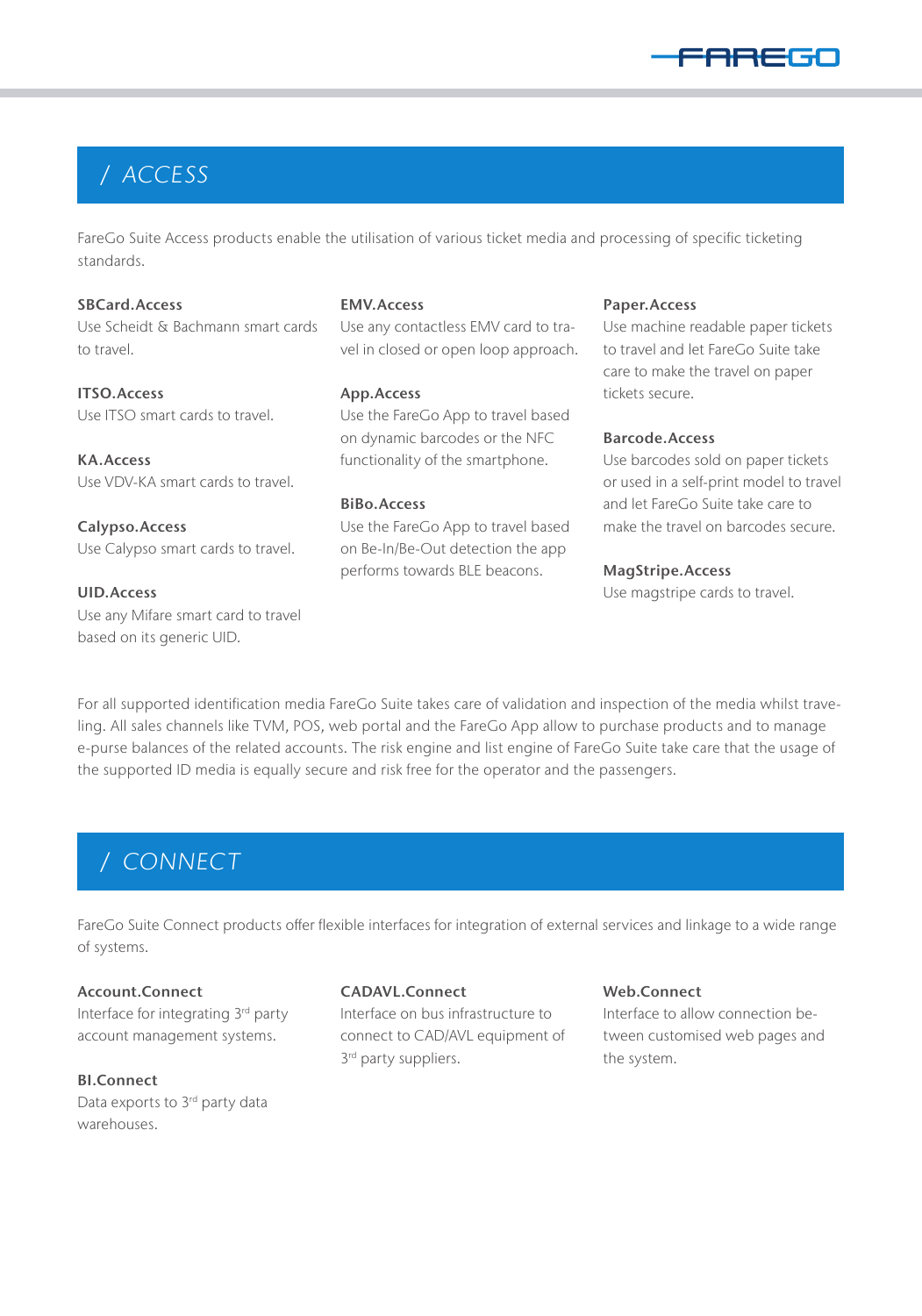## /Customisable FOR INDIVIDUAL REQUIREMENTS



FareGo Suite makes efficient use of standards supplemented with individual adaptations. Our system specialists create a system based on your needs from our standard modules which largely cover your requirements. Additional functions are specified in collaboration with you, developed on an agile basis and introduced after joint testing. The individual modules can be supplemented with individual third-party components as required.

You receive a system that meets your precise requirement and that will make your fare collection highly efficient over the long life of the system and future-proof.

## /Managed Service FOR BEST PERFORMANCE 24/7



What is even better than an ABT system that allows you to finish your work quickly and efficiently? An ABT systems that creates no work for you at all. Why not let someone do the work who knows the system better than anyone else: Scheidt & Bachmann.

With our managed services and operational models, we take over responsibility for your system 24 hours a day, 7 days a week.

We take care of all aspects of your ABT system. Whether we house your system at our state-of-the-art computer centres for fail-proof performance or take over complete operation on your behalf – you can be assured of a round-the-clock, high-performance system in line with the very latest standards and with PCI-DSS certified security.

It goes without saying that complete access to your data is available. Sophisticated reporting and analysis tools make evaluation simple and fast for all those who need it.